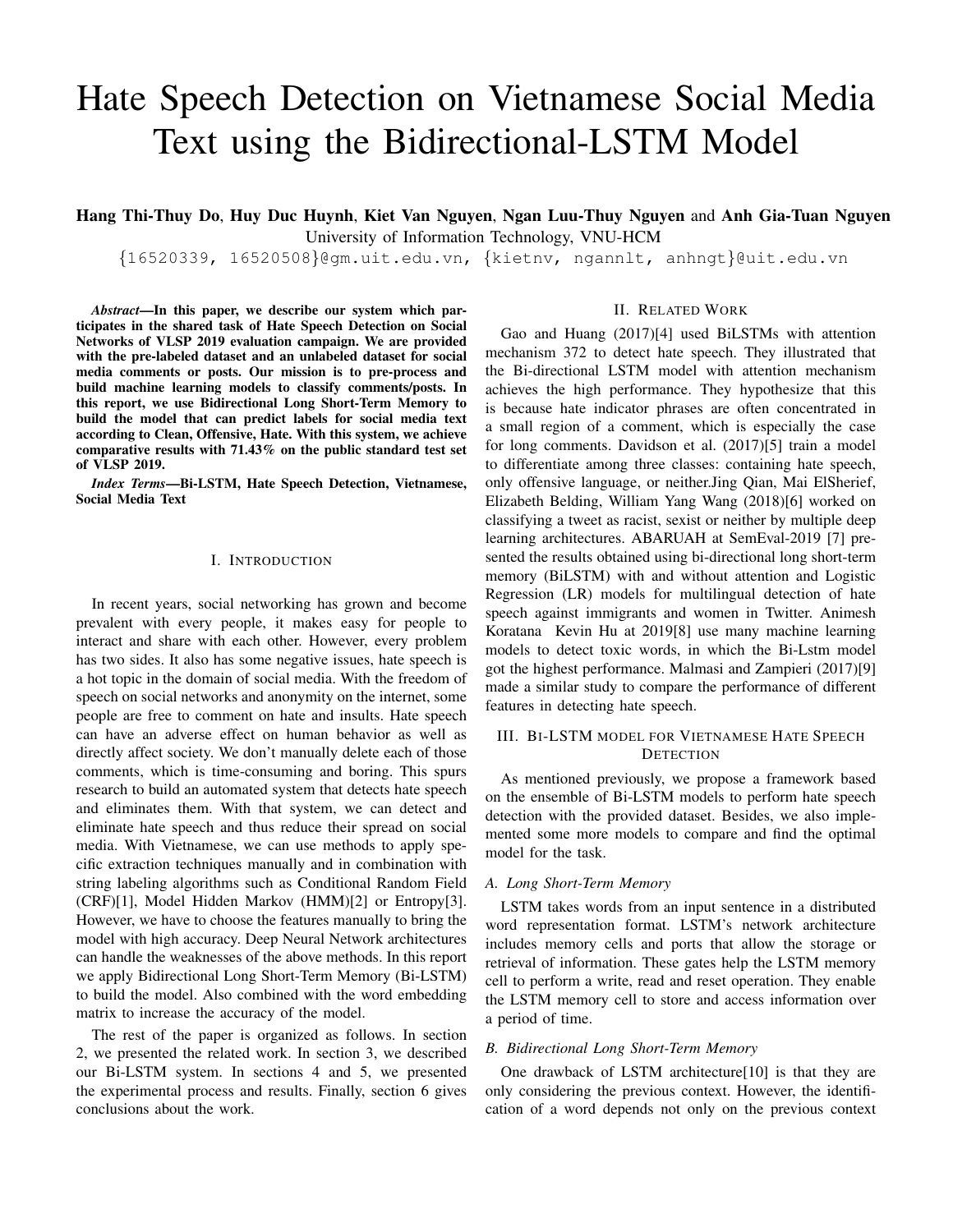but also on the subsequent context. Bidirectional LSTM (Bi-LSTM)[11] was created to overcome this weakness. A Bi-LSTM architecture usually contains two single LSTM networks used simultaneously and independently to model input chains in two directions: forward LSTM and backward LSTM.



Fig. 1. Bi-LSTM architecture [12]

#### IV. PRE-PROCESSING

The pre-processing performed on the text includes the following:

- The comments were converted to lowercase.
- The URLs, mentions (@) and non-alphabetic characters are removed (number, excess whitespace).
- Several stopwords were removed from the comments. We don't remove all stopword because having a few stopwords affect the results.
- A few characters that don't affect the results are replaced by an empty string.
- Using Tokenizer to convert each comment into a sequence of integers.

#### V. EXPERIMENTS

# *A. Dataset and Word Embeddings*

VLSP Shared Task 2019: Hate Speech Detection on Social Networks: This dataset includes 25431 items in csv format, the dataset was divided into two file, training dataset with 20345 items and test dataset with 5086 items. Each data line of training dataset is assigned 1 of 3 labels CLEAN, OFFENSIVE or HATE. The test dataset is not assign label. The statistic summarization of the given training dataset is described in Table I.

• Hate speech (HATE) contains the abusive language, which often bears the purpose of insulting individuals or groups, and can include hate speech, derogatory and offensive language. An item is identified as hate speech if it (1) targets individuals or groups on the basis of their characteristics; (2) demonstrates a clear intention to incite harm, or to promote hatred; (3) may or may not use offensive or profane words.

- Offensive but not hate speech (OFFENSIVE) is an item (posts/comments) may contain offensive words but it does not target individuals or groups on the basis of their characteristics.
- Neither offensive nor hate speech (CLEAN) is a normal item. It's conversations, expressing emotions normally. It does not contain offensive language or hate speech.

In this paper, we use two different word embeddings to compare and find out the best word embedding such as Word2Vec [17] and FastText [16]. We used pre-trained vector with large dimensions to increase the accuracy of the model. Through experiments we found FastText achieved better results.

|                                                    | TABLE I |  |  |
|----------------------------------------------------|---------|--|--|
| THE STATISTIC OF VLSP 2019 HSD0SN TRAINING DATASET |         |  |  |

|            | <b>CLEAN</b> | <b>OFFENSIVE</b> | <b>HATE</b> | <b>TOTAI</b> |
|------------|--------------|------------------|-------------|--------------|
| Frequency  | 18614        | 1022             | 709         | 20345        |
| Percentage | 91.49%       | 5.02%            | 3.49%       | $100\%$      |

For this public dataset, we find that the dataset is an unbalanced dataset. The CLEAN label has the highest rate with 91.49% and the HATE label is lowest with 3.49%. Therefore, it is difficult and challenging to find a good model for this task.

#### *B. Evaluation on each Model*

For problems of this type, there are many models suitable to handle such as: SVM, Bi-LTSM, LR, GRU, CNN and etc. To solve this problem, we implement four different models (SVM, LR, Bi-LSTM, and GRU) to compare and find the most suitable one. To evaluate the four models on this task, we divide the training dataset into two parts training, testing rate of 80%, 20% respectively.

The details of our models are provided below.

# 1. Support Vector Machine (SVM)

Support Vector Machines (SVMs) are a popular machine learning method for classification, regression, and other learning tasks [13]. It is often used for two-class classification problems. For this problem, it has three labels, so we use the SVM to classify twice, two label at a time.Firstly, we classify two label 0 and 1, we achieved accuracy, precision, recall, and F1-score rates of 96.00%, 93.37%, 98.96%, and 96.08% respectively, on training dataset. Second time, we classify two label 1 and 2, we achieved accuracy, precision, recall, and F1-score rates of 84.34%, 87.38%, 78.86%, and 82.90% respectively. We find that this model doesn't classify well for two labels 1 and 2. Moreover, when we check this model with the public-test, it brings the result as not good as we expected with 63.87%.

#### 2. Logistic Regression (LR)

Logistic regression is basically a supervised classification algorithm. In a classification problem, the target variable(or output), can take only discrete values for a given set of features(or inputs) [14]. We have applied it to this problem as follows: Firstly, we use the TfidfVectorizer tool to convert text into feature vectors that are used as input for the model.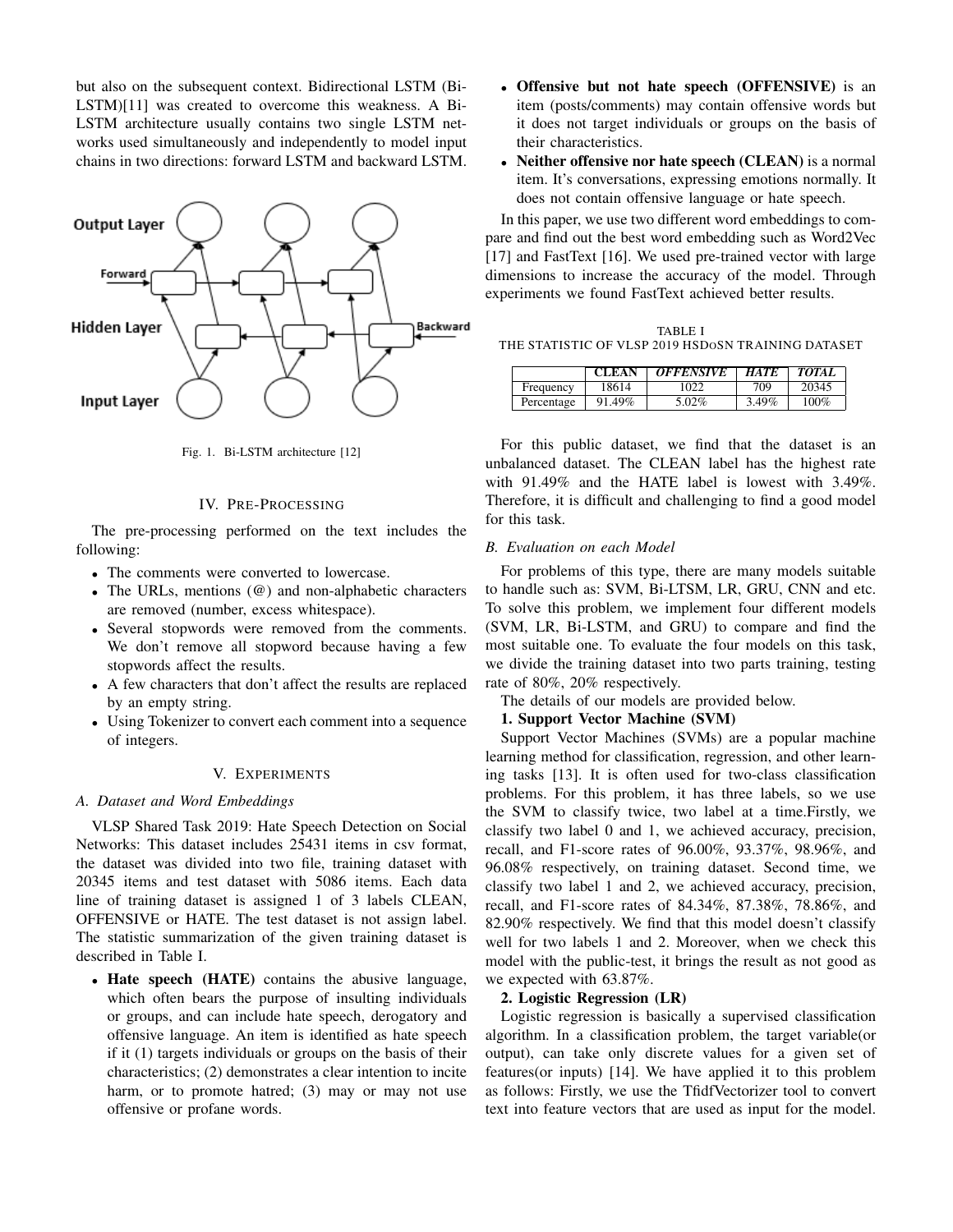Then, we used the Logistic Regression model to predict the classification results. When checking it on training datasets, we achieved accuracy, precision, recall, and F1-score rates of 94.17%, 88.87%, 55.54%, and 64.15% respectively. We also try submitting this model's result on the system, the result is worse we thought with 51.15%

# 3. Gated Recurrent Units (GRU)

The Recurrent Neural Network (RNN) handles the variablelength sequence by having a recurrent hidden state whose activation at each time is dependent on that of the previous time [15]. The GRU is a variant of RNN and it only has two inputs. We have used it into this problem as follows: We have used it with word embeddings Fasttext [16]. First, we use Tokenizer() for sequences because GRU is good at processing long sequences. Then, we have applied this model to the problem. We achieved accuracy, precision, recall, and F1-score rates of 94.61%, 67.12%, 59.66%, and 64.15% respectively, on the training dataset. When we check this model with the public dataset, it brings the result quite good with 65.01%

#### 4. Bidirectional Long Short-Term Memory (Bi-LSTM)

The LSTM is a famous variant of RNN. The Bidirectional Long Short Term Memory can be trained using all available input information in the past and future of a specific time frame. We have applied it with word embeddings Fasttext [16] and baomoi.vn.model.txt [17]. As follows:

As well as the GRU, we also used GloVe Embedding for sequences and applied this model for the problem. When using word embeddings baomoi.vn.model.txt [17], we achieved accuracy, precision, recall, and F1-score rates of 93.26%, 90.74%, 50.30%, and 53.62% respectively, on the training dataset. The same with word embeddings Fasttext [16], we achieved accuracy, precision, recall, and F1-score rates of 95.67%, 85.61%, 67.36%, and 73.84% respectively, on the training dataset. We find that when combining the Bi-LSTM with fasttext will bring the result better. When we check it with the public dataset, it brings the result good with  $71.43\%$ 

# *C. Experimental Results*

After conducting experiments on many models, we obtained the following results on public-test, shown in Table II.

TABLE II THE RESULTS TABLE OF MODELS.

| Model          | <b>F1-Score</b> |
|----------------|-----------------|
| <b>SVM</b>     | 63.87           |
| LR             | 51.15           |
| <b>GRU</b>     | 65.01           |
| <b>Bi-LSTM</b> | 71.43           |

We achieved the best result with Bi-LSTM, ranking the 2nd of the scoreboard on the public-test set shown in Table III. However, our result ranks the 6th of the scoreboard on the private-test set.

#### VI. CONCLUSION AND FUTURE WORK

In this paper, we have presented our approach to address Vietnamese hate speech detection task proposed at the VLSP

TABLE III THE RESULTS TABLE OF THE TOP 5 ON PUBLIC-TEST SET

| Rank | Team             | F1-score |
|------|------------------|----------|
|      | Try hard         | 73.01    |
| 2    | HH UIT           | 71.43    |
| 3    | titanic          | 70.74    |
|      | <b>ABCD</b>      | 70.58    |
| 5    | <b>TIN HUYNH</b> | 70.57    |

Shared Task 2019. We develop the system using Bidirectional Long Short Memory for classifying three different labels in this task. We participate in this and evaluate the performance of our system on this dataset. As a result, our result is 71.43% of F1-score, ranking the 2nd of the scoreboard on the public-test set.

In the future work, we plan to address this problem in different ways to enhance the performance of this task. We will investigate experiments both in traditional machine learning and types of deep learning for this problem. In addition, we also analyze experimental results on this task to choose the efficient approach such as the hybrid approach which combines machine learning and rule-based approaches to boost the result of detecting hate speech on Vietnamese social media text.

#### ACKNOWLEDGMENT

We would like to thank the VLSP Shared Task 2019 organizers for their really hard work and providing the dataset of Vietnamese Hate Speech Detection on social networks for our experiments.

#### **REFERENCES**

- [1] An Introduction to Conditional Random Fields for Relational Learning.
- [2] P. Blunsom, "Hidden markov models," Lect. notes, August, vol. 15, no. 18–19, p. 48, 2004.
- [3] K. Nigam, J. Lafferty, and A. McCallum, "Using maximum entropy for text classification," in IJCAI-99 workshop on machine learning for information filtering, 1999, vol. 1, no. 1, pp. 61–67.
- [4] Lei Gao and Ruihong Huang. 2017. Detecting online hate speech using context aware models. In Proceedings of the International Conference Recent Advances in Natural Language Processing, RANLP 2017, pages 260–266, Varna, Bulgaria. INCOMA Ltd.
- [5] Thomas Davidson, Dana Warmsley, Michael Macy, and Ingmar Weber. 2017. Automated Hate Speech Detection and the Problem of Offensive Language. In Proceedings of the Eleventh International AAAI Conference on Web and Social Media (ICWSM 2017), pages 512–515, **Montreal**
- [6] J. Qian, M. ElSherief, E. M. Belding, and W. Y. Wang, "Leveraging intra-user and inter-user representation learning for automated hate speech detection," arXiv Prepr. arXiv1804.03124, 2018.
- [7] A. Baruah, F. Barbhuiya, and K. Dey, "ABARUAH at SemEval-2019 Task 5: Bi-directional LSTM for Hate Speech Detection," in Proceedings of the 13th International Workshop on Semantic Evaluation, 2019, pp. 371–376.
- [8] Kevin Hu, Animesh Koratana, "CS 224n Winter 2019: Toxic Speech Detection," http://web.stanford.edu/class/cs224n/posters/15744362.pdf.
- [9] S. Malmasi and M. Zampieri, "Detecting hate speech in social media," arXiv Prepr. arXiv1712.06427, 2017.
- [10] Sepp Hochreiter and Jurgen Schmidhuber. Long short-term memory.Neural computation, 9(8):1735–1780, 1997.
- [11] Guillaume Lample, Miguel Ballesteros, Sandeep Subramanian, Kazuya Kawakami, and Chris Dyer. Neural architectures for named entity recognition. arXiv preprint arXiv:1603.01360, 2016.